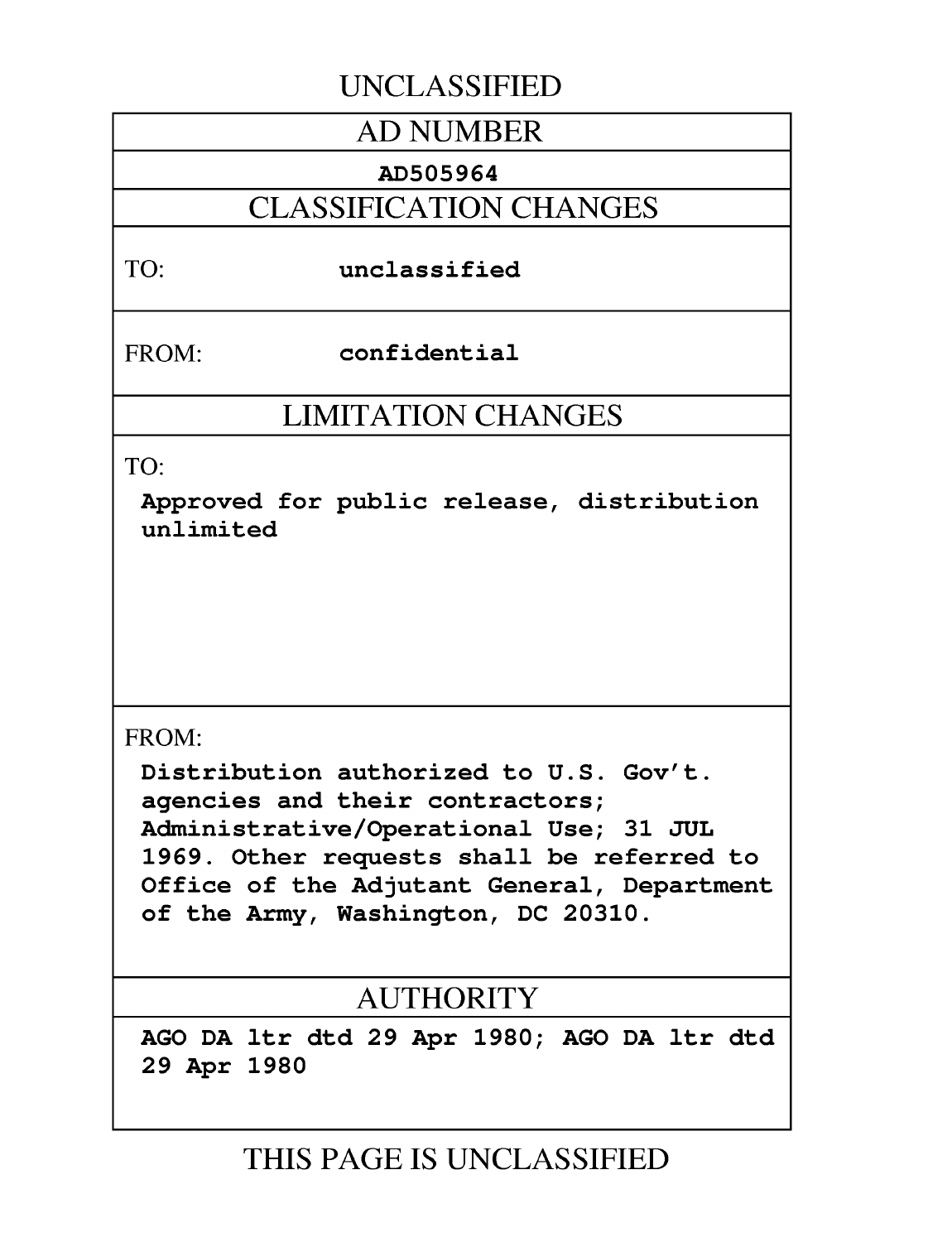# **SECURITY MARKING**

**The classified or limited status of this report applies to each page, unless otherwise marked. Separate page printouts MUST be marked accordingly.**

THIS DOCUMENT CONTAINS INFORMATION AFFECTING THE NATIONAL DEFENSE OF THE UNITED STATES WITHIN THE MEANING OF THE ESPIONAGE LAWS, TITLE 18, U.S.C., SECTIONS 793 AND 794. THE TRANSMISSION OR THE REVELATION OF ITS CONTENTS IN ANY MANNER TO AN UNAUTHORIZED PERSON IS PROHIBITED BY LAW.

NOTICE: When government or other drawings, specifications or other data are used for any purpose other than in connection with a definitely related government procurement operation, the U.S. Government thereby incurs no responsibility, nor any obligation whatsoever; and the fact that the Government may have formulated, furnished, or in any way supplied the said drawings, specifications, or other data is not to be regarded by implication or otherwise as in any manner licensing the holder or any other person or corporation, or conveying any rights or permission to manufacture, use or sell any patented invention that may in any way be related thereto.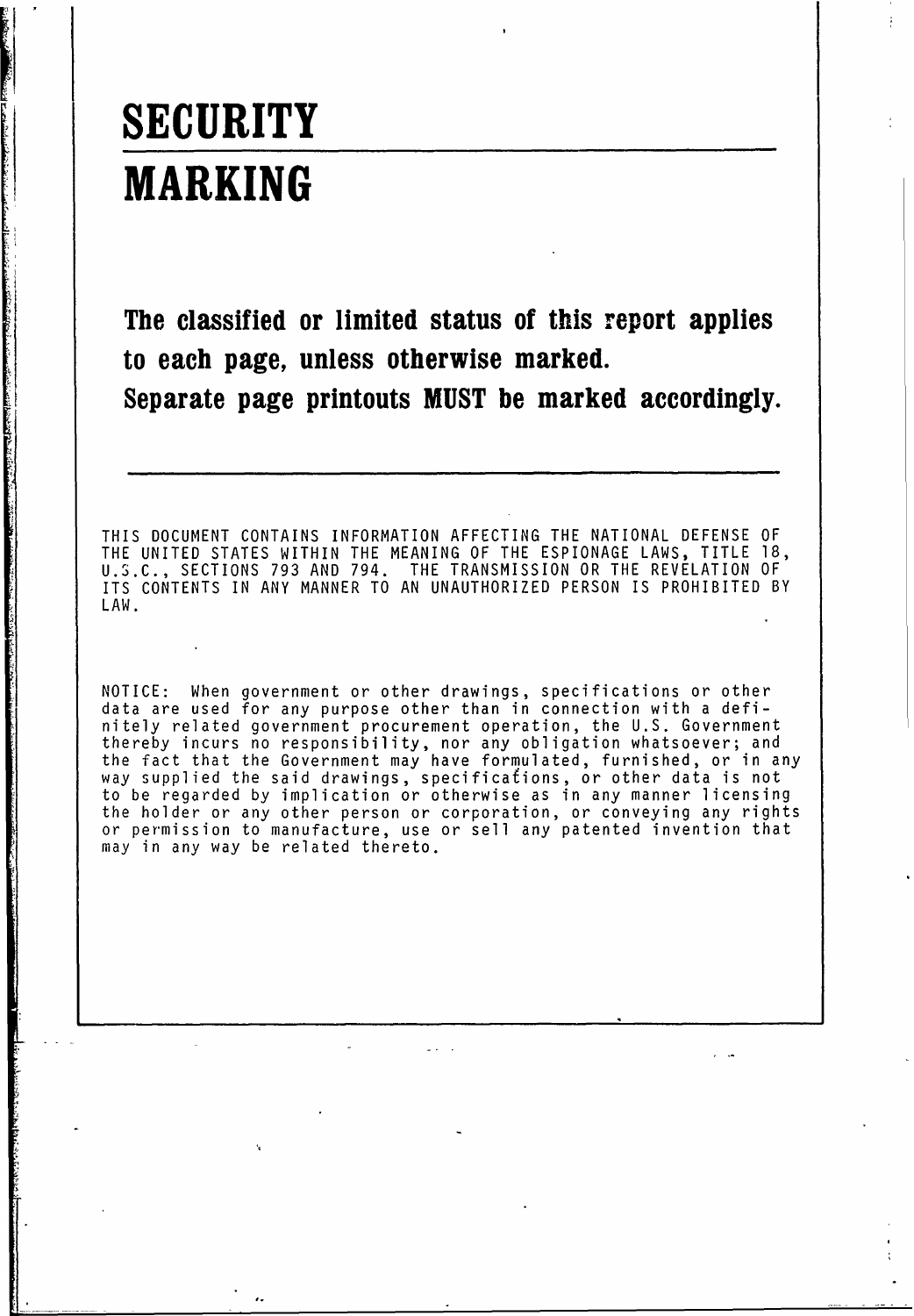$\overline{\phantom{a}}$ tract Aperation  $.14m$ quarter DEPARTMENT OF THE ARMY OFFICE OF THE ADJUTANT GENERAL WASHINGTON, D.C. 20310 Jul 69 D50596 , G **IN REPLY REFER TO** AGDA (M) FOR TL-UT-693214 November 1969  $(19 Nov 69)$ SUBJECT: Extract from Operational Report - Lessons Learned, Headquarters, 4th Infantry Division Artillery, PewtodeEnding @ 1 Juby 1969. (U), "THIS DOCUMENT CONTAINS INFORMATION AFFESTING THE RATIONAL DEMENSE OF THE UNITED STATES VALUE AND DECADED OF THE ESPIGNMENT LAWS. THINK IS, U. S. C., SKETLER 269 AND 794. SEE DISTRIBUTION ANY MANNER TO AN UNNURGAZED PUTSON IS FRIGABETED BY LARIN Extract from subject report is forwarded for review and evaluation in  $1.$ accordance with paragraph 5b, AR 525-15. Evaluations and corrective actions should be reported to ACSFOR OT UT, Operational Reports Branch, within 90 days of receipt of covering letter. 2. Information contained in this report is provided to insure appropriate benefits in the future from lessons learned during current operations and may be adapted for use in developing training material. BY ORDER OF THE SECRETARY OF THE ARMY: 1 Incl ROBERT E. LYNCH **AS** Colonel, ACC Acting The Adjutant General DISTRIBUTION Commanding Generals US Continental Army Command US Army Combat Developments Command Commandants US Army War College<br>US Army Command and General Staff College US Army Air Defense School DEC 11 1986 US Army Armor School US Army Aviation School US Army Combat Surveillance School US Army Electronic Warfare School US Army Engineer School US Army Field Artillery School US Army Infantry School US Army Missile and Munitions School US Army Ordnance School Regraded unclassified when separated US Army Signal School from classified inclosure. US Army Southeastern Signal School CONFIDENTIAL  $(m_{*}(003650))$ أدر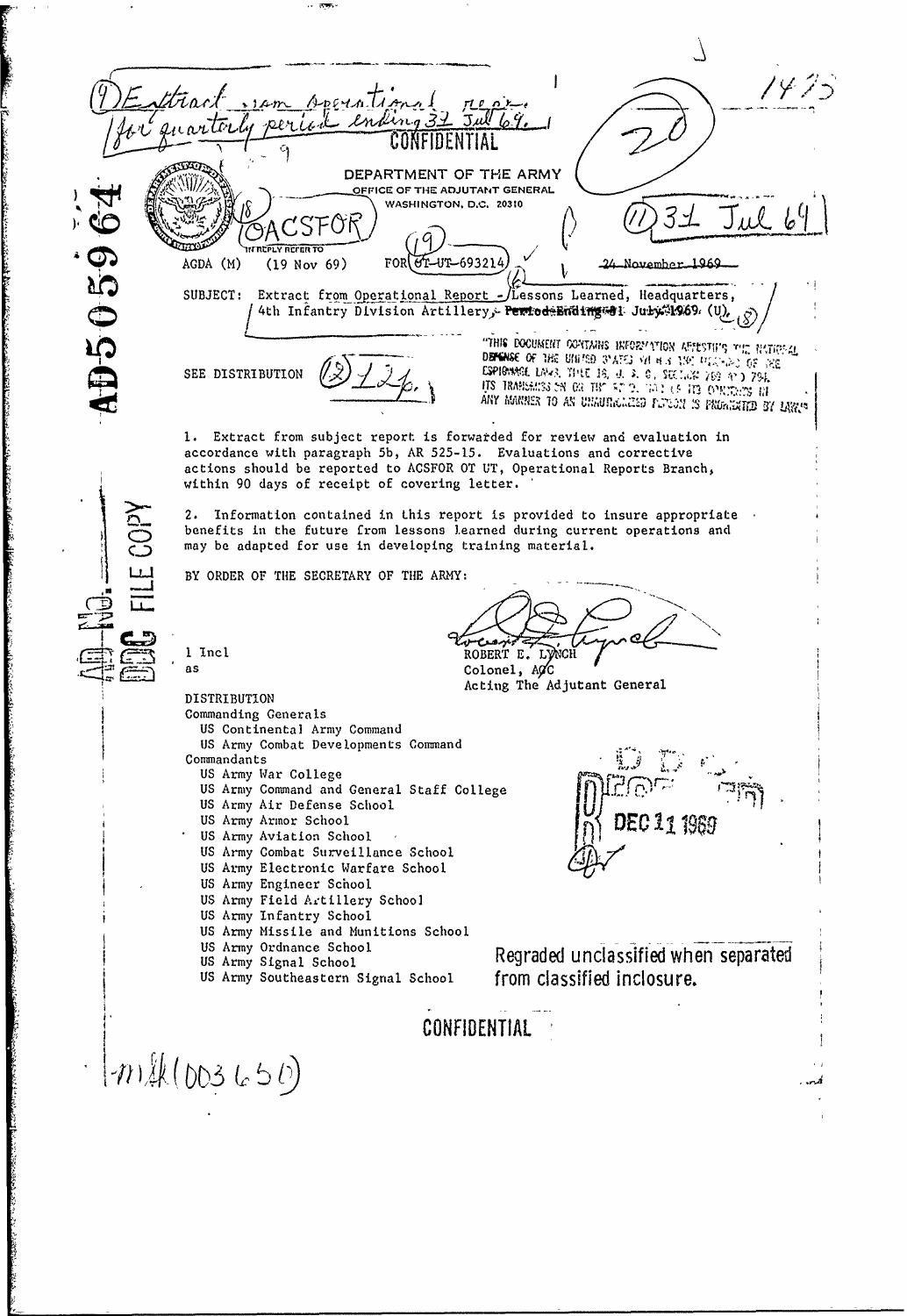# CONFIDENTIAL<sup>7</sup>

2

t

 $\pmb{\mathsf{j}}$ 

**CONFIDENTIAL**

DISTRIBUTION (Cont'd) US Army Special Warfare School

Copies furnished: Office, Chief of Staff, US Army Deputy Chiefs of Staff Chief of Research and Development Assistant Chiefs of Staff Chief of Engineers Commanding Generals US Army Materiel Command US Army Weapons Command Commandant of the Marine Corps Director, Weapons Systems Evaluation Group Defense Documentation Center Security Officer, Hudson Institute USAF Project RAND Commanding Officers US Army Limited War Laboratory US Army Logistics, Doctrine Systems & Readiness Agency US Army Mobility Equipment Research & Development Center 4th Infantry Division Artillery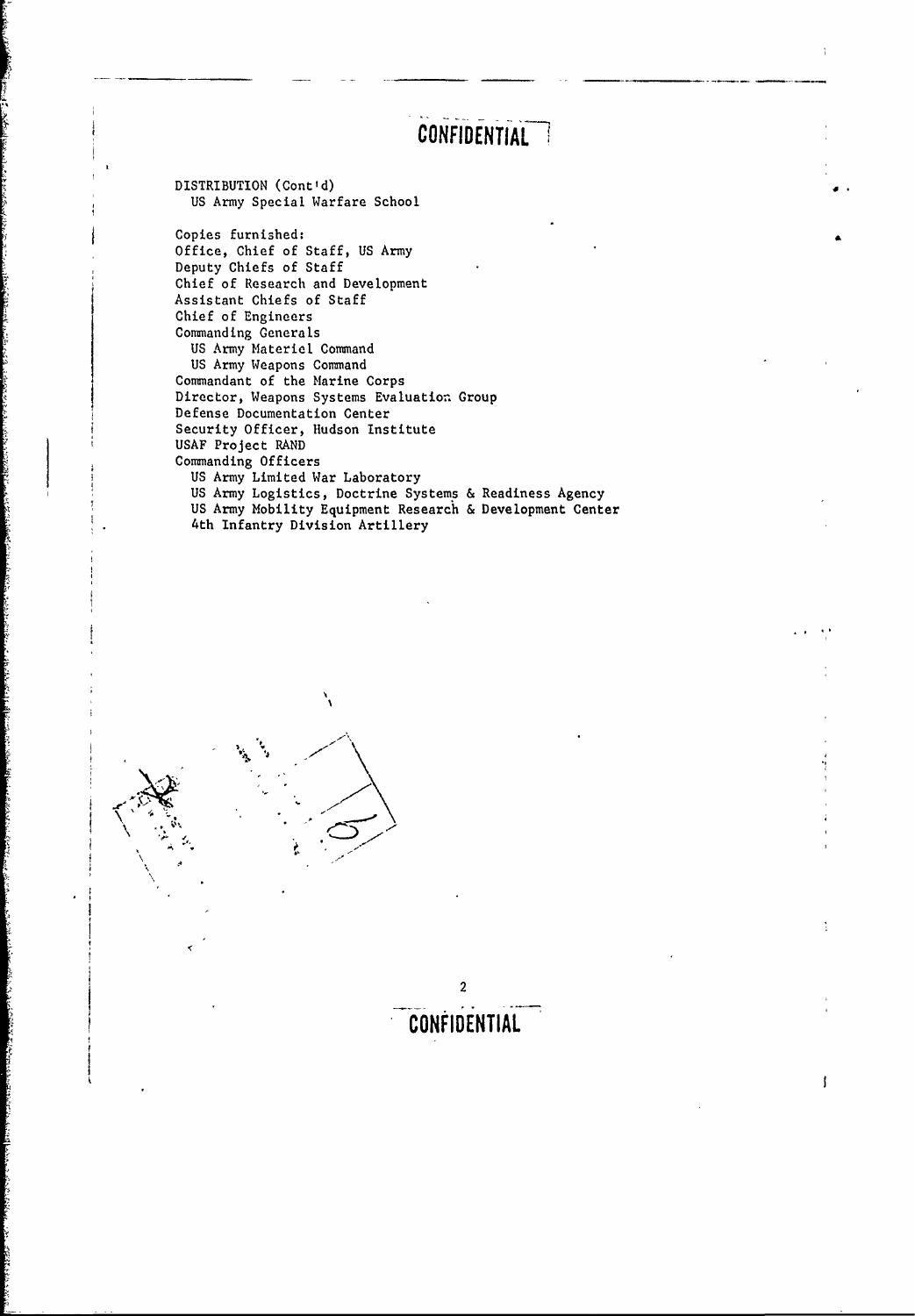#### DEPARTMENT OF THE ARMY HEADQUARTERS, 4TH INFANTRY DIVISION ARTILLERY APO San Francisco 96262

AVDDD-AC

31 July 1969

SUBJECT: Operation Report - Lessons Learned for the Period Ending 31 July 1969  $RCS - CSPOR - 65 (R1)$ 

SECTION 2 (C) Lessons Learned: Commander's Observations, Evaluations and Recommendations.

1. (C) Intelligence

a. Observation: When attacking a US Firebase in which a countermortar radar is located, the NVA often emplaces its mortars on opposite sides of the target. The mortar opposite the direction of scan begins the attack; then, if the antenna is slewed toward the active firing position, the original attacker ceases firing while the opposite position begins to fire.

Evaluation: The greatest single need, for effective countermortar operations, is a 6400-mil, movement-sensitive countermertar radar. Until the current radar can be replaced, a means must be found to screen or disguise its direction of scan. FOR OT UT

693214 Inclosure

 $\mathbf{1}$ CONFIDENTIAL DOWNGRADED AT 3 YEAR INTERVALS; DECLASSIFIED AFTER 12 YEARS... DOD DIR 5200.10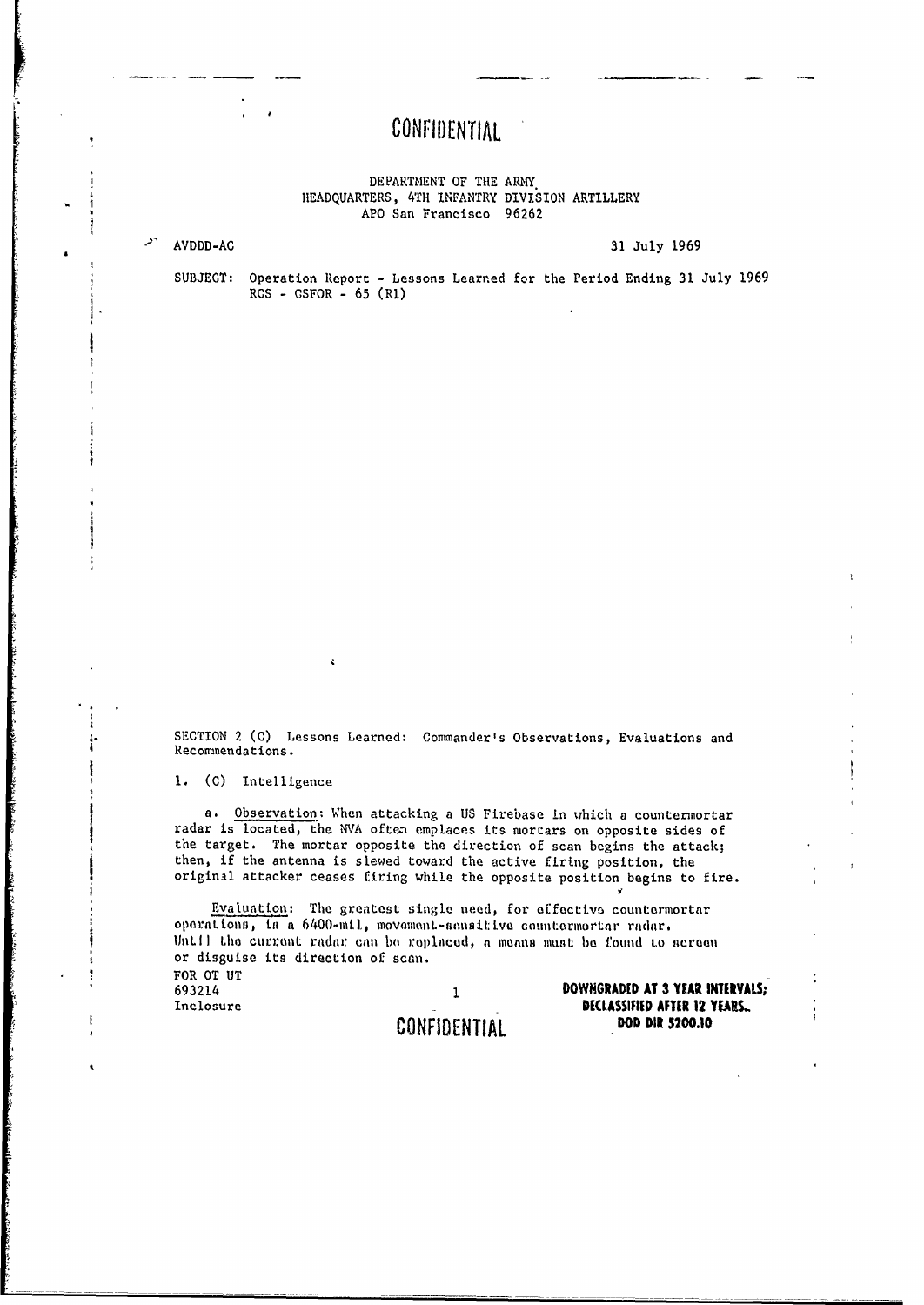AVDDD-AC **31 July 1969**<br>SUBJECT: Operation Report - Lessons Learned for the Period Ending 31 J Operation Report - Lessons Learned for the Period Ending 31 July  $1969$   $RCS - CSPOR -65$   $(RI)$ 

Recommendation: That camouflage nets be issued to and used by radar nactions in order to screax its direction of scan from enemy observation. Parachutes: were also tried, but the static electricity which collected on tham cluttered the radar scope to the extent that it was useless.

**b,** Survey, By. Conter Mortar Radar

Observation: In the Gentral Highlands, it is often impossible to carry Survey control in to a bactory's position due to the terrain and. tartical situation. The inaccuracies in current maps ayailable make it ... make it ... most impossible to get an accurate location by resection or traverse.

Evaluation: Oo several occasions the 2d Bn, 9th Arty AN/MPQ-4 Radaw was used to establish the location of base piece. The location was determinad by having the base piece fire a charge 1, KA. At this slow velocity you are able to got an accurate location within 50 meters.

**2'** Operat.ona.

a. Use of helicopter and orienting stations and AN/MPQ.4 Radar to determine. Jecation of friendly villages,

Observetien: Accurate location of friendly villages must be accomplished in order to preclude friendly fires on these villages.

Evaluation: Normally visual reconnaissance has been the primary means. of locating those villages. However of ten times the maps have been found to be incorrect and during the Monsoon Season terrain features: change considerably, Two solutions have been devised to accurately locate these villages both of which require the use of a helicopter. If the village is within range of the AN/MPQ-4 Radar, the helicopter can hover over the village and the rader record the ten place coordinates of the village. two surveyed orienting stations, are available, the helicopter can hover over the village and the village located by intersection from the two orienting stations.

Recommendation: That the two above methods of locating friendly villages be used when the assets are available.

**b.** Use of Expended 105mm Cannisters For Securing M102 Base Plates

Observation: This battalion experienced difficulty in preventing displacement of the 14102 Howitzer when ermlaced in soft soil.

Evaluation: After the base plate is emplaced and staked then use expended 105imm cannisters and drive the cannisters into the ground around the outside of the base plate. Three circles of cannisters. are normally sufficient to prevent displacement.

CONFIDENTIAL

**L INCLj**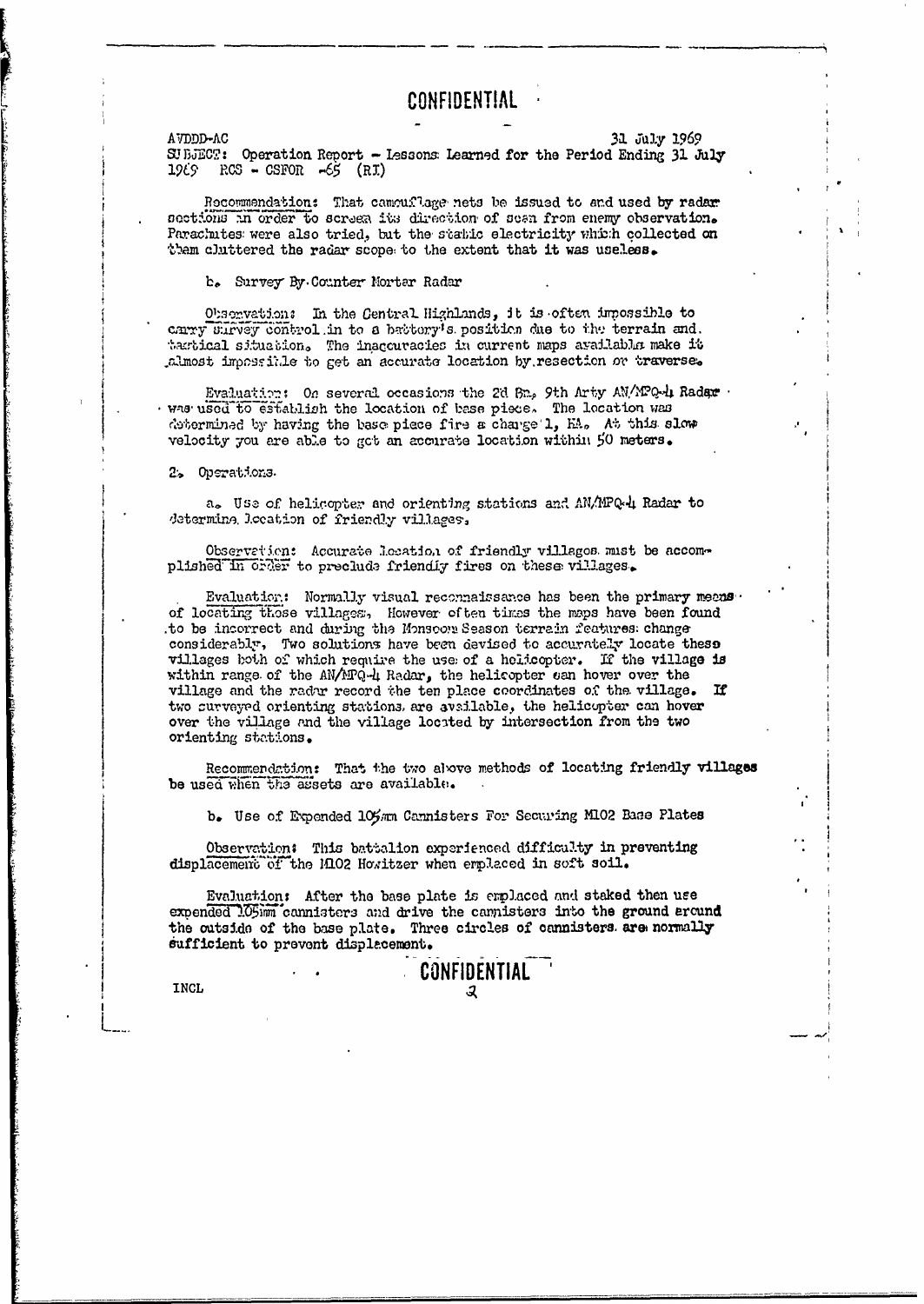AVEDD-AC

31 July 1969 SUEJECT: Operation Report - Lessons Learned for the Period Ending 31 July

Recommendation: That all units having the M102 Hawitzer be informed

c. Use of Pine Culvert 72"

of this method of preventing base plate displacement.

 $1969$  RCS - CSFOR -55  $(RI)$ 

Observation: Providing immediate overhead cover for personnel of a buttery occupying a new firebase becomes extremely difficult.

Evaluation: Providing nexsomel with overhead cover during the first night after proupation of a new firebase is a matter of concern to all commanders. After the battery is laid and ready to fire it nermally requires the entire battery working all night if personnel tunkers are to be constructed so some degree of overhead cover can be provided. One method this battalion has found to be effective is to use pipe culvert 72 inch as personnel bunkers. This culvert can be emplaced and covered with sandbars in a minimum emount of time thereby affording the personnel some degree of protection. These positions are further inproved as time allows.

Recommondation: That units be made aware of this method of providing overhead cover to personnel upon occupation of a new firebase.

d. Increased effectiveness of G3 Drops

Observation: In order to increase the effectiveness of CS drops with artillery follow-ups coordination is necessary between the Artillery Acrial Observer and the Chemical Officer.

Evaluation: To be effective and to achieve the desired results the artillery follow-up must begin as soon as the CS drop ship clears the target area. In order to insure rapid reaction the following prior coordination must be accomplished.

(1) Center of mass grid for the CS drop must be sent to firing elements so that first round data can be computed and set on the guns prior to the drop.

 $(2)$  Artillery air observer (in separate aircraft), chemical officer and firing elements must work on a common repid frequency (an artillery fire push is recommended).

(3) Just prior to making the drop, the chemical officer should make final coordination with the artillery observer to insure that he is. ready to observe and the firing elements are ready to shoot.

 $(4)$  Grids should be cleared prior to lift-off of the drop ship and observer's aircraft.

INCL

#### **CONFIDENTIAL**

3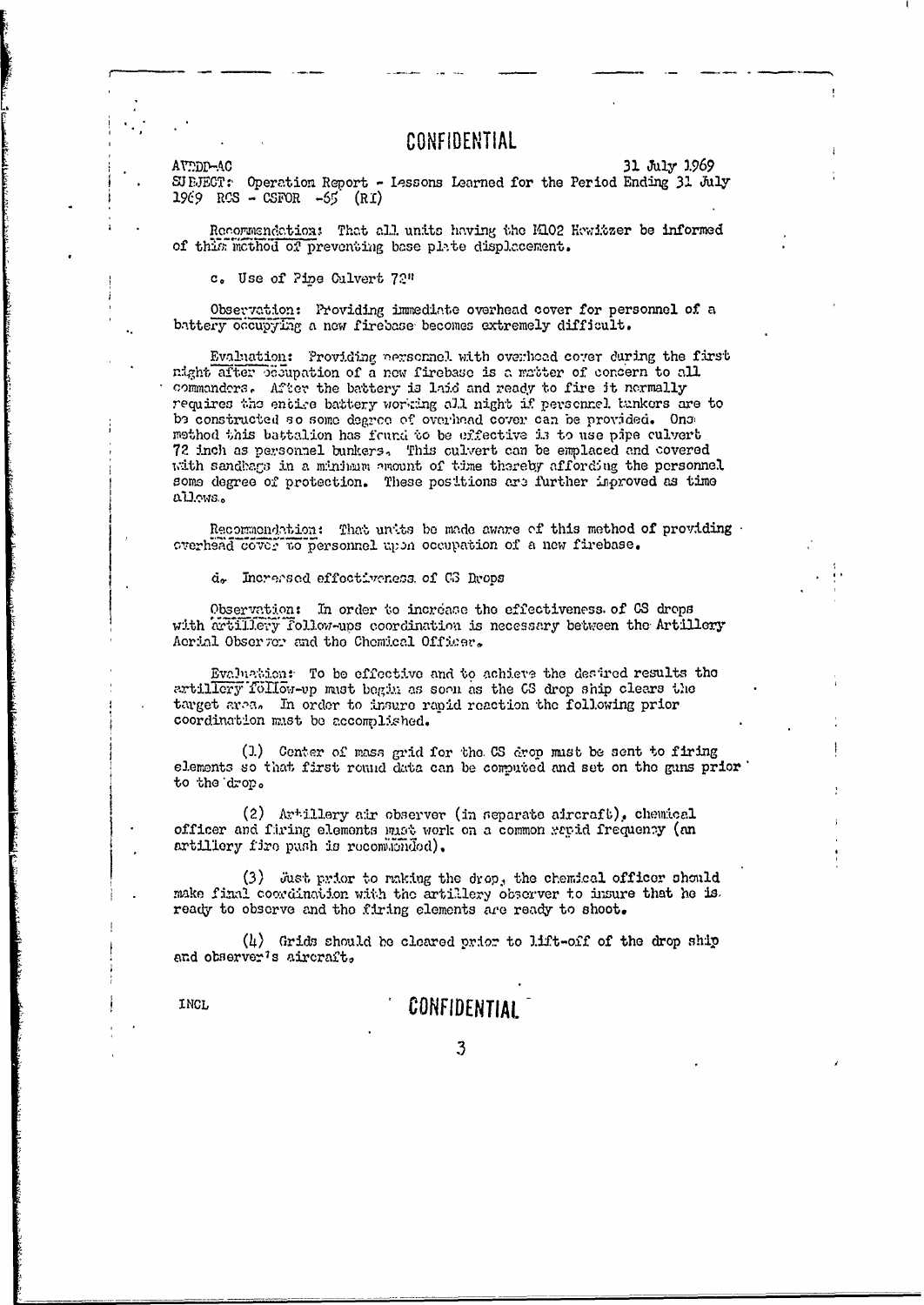#### **AVDDD-AC CONFIDENTIAL**

31 July 1969

SJBJECT: Operation Report - lessons Learned for the Period Ending **31** July *1969* RCS **C-** SFOR **-65 (RI)**

Recormendation: That as a minimum, the coordination listed above is accomplished prior to DS-Artillery follow-ups.

\* **e.** Placement of **292ts**

Obscrvation; During recent attacks on firebases it has been observed that positioning of 2921s makes a prime area of target for enemy fire,

Evaluation: From several recent enemy encounters it has been observed that 292's placed near primary battery installations, aids the enemy in rapidly detecting their locations. Such installations include Executive Officers Post, Fire Direction Center and Liaison shops.

Recommondation: That an extension COAX cable be issued or made available so that  $\tilde{z}$ 92 anternes may be emplaced away from the command and control facility.

**f,** Mortar Wind Corrections.

Observation: The deflection tvannfer limits for mortars are identical to those used **by** the artillery **(100** mi:Is left and right for.the registered de. lection). In order to achieve traly accurate 6400 mil. firing capability, either eight registrations per charge/elevation must be conducted or **ccv**rection factors to compensate for cross wind and range wind must be applied.

Evaluation: Eight registrations for each charge of the 81mm mortar or each elevation of the 4.2-inch mortar is impractical. Wind cards for the 81mm and  $\mu_{\circ}$ 2-inch mortar would be an effective solution but none have been published. **By** extracting pcrtinent data from the current tabular firing tables, this headquarters has developed a circular wind card patterned after the Fischer Wind Wheel for use in the base came FDC. The wind wheel is constructed in the same manner as the Fischer Wind Wheel with a circular template mounted on an M17 plotting board reflecting the correction factors for a range wind and cross wind of one knot for each 200 mils of chart cirction of wind, and for the following chargos/olevations: 8]mm-charges 4 and **5,** 6, 7 and 8, 9; 4.2- elevations 900 w/o extension, **900** w/extcnsion, and 800 w/extension. The correction factors are determined by multiplying the unit correction factors for a one-knot range wind and cross wind (TFT, Table  $D_2$ , Columns  $9$ , 12, and 13) by the vector components for the particular 200 mil chart d'rection of wind (Table A). Thirty-two radial lines are drawn on the template at each 200 mil interval and the correction factors for that chart direction of wind are written along the radial for each charge/elevation. A deflection scale is placed around the outer edge of the template, oriented so that the base deflection (2800 coincides with the azimuth of lay (0-6h00 is located at the top of the board, azimuth increasing in a clockwise direction), Should an azimith scale be used instead of deflection, the scale need not be reoriented for different azimuths. of lay and the 0-6400 mark will always coincide with the 0-6400

**CONFIDENTIA!**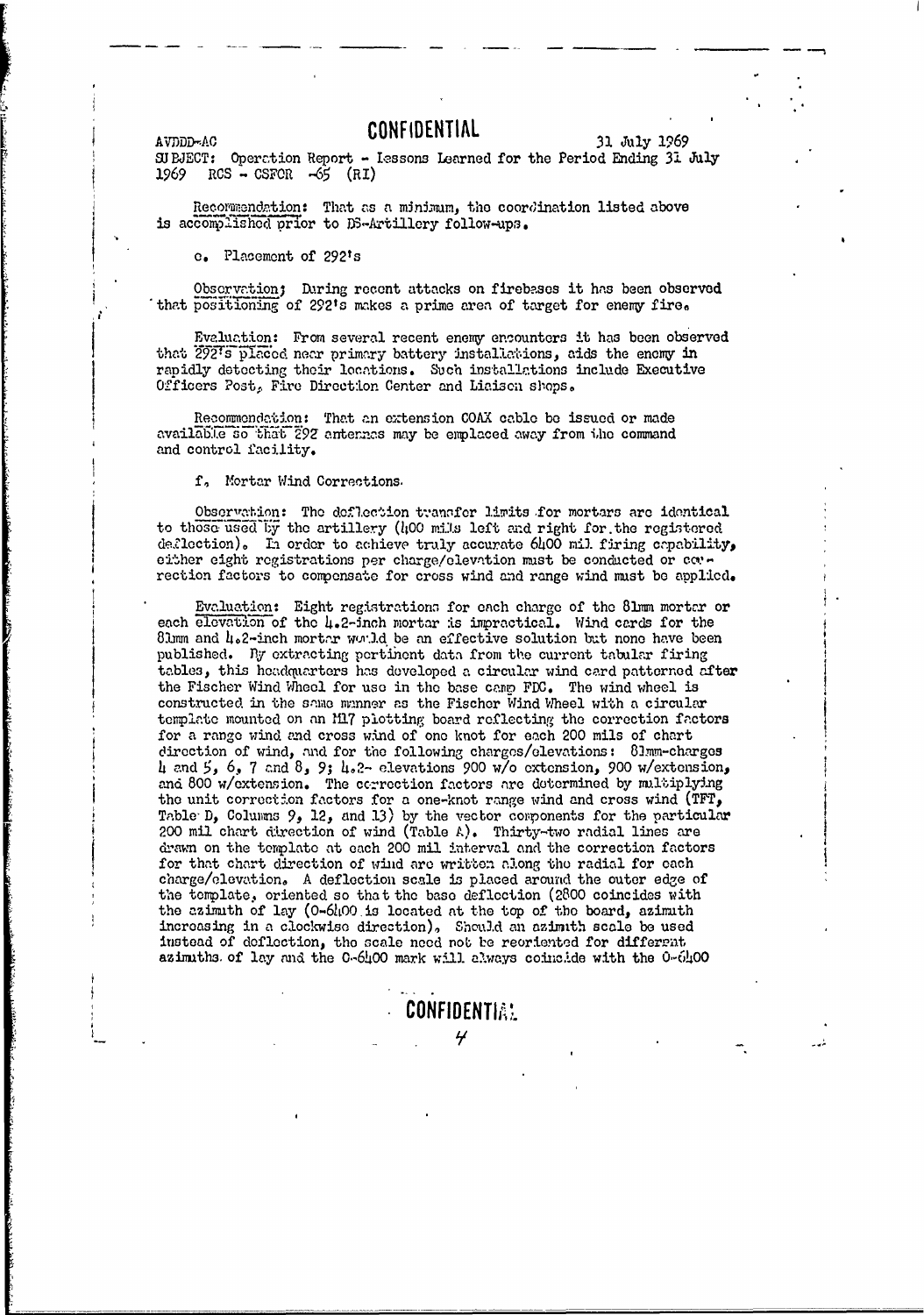31 July 1969 AVDDD-AC SUBJECT: Operation Report - Lessons Learned for the Period Ending 31 July  $RCS - CSPOR - 65 (RI)$ 1969

azimith (at the top of the board) index on the template. The wind speeds and directions for the particular MET line mumbers corresponding to the charges (81mm) or elevations (h.2-inch) being fired are noted in grease pencil on the clear plastic disc of the plotting board. Direction is. indicated by a tick mark over the azimith number on the disc and all speeds are noted next to the zero hair line. Total wind corrections in moters for range and mils for deflection are then figured by rotating the disc until the particular wind direction tick mark for the mission being fired is over the chart deflection to the target (thus orienting the zero hair line in the chart direction of wind) and multiplying the proper wind speed for the mission by the correction factors found beneath the zero hair line. The range and cross wind corrections are then applied in conjunction with registrations and subsequent met convections, the mortars have a capability for accurate 6400 mil fire. Corrections for range due to the rotation of the earth were not included on the wind card because the corrections were not available from the Mortar Tabular Firing tables.

Recommendation: Registration corrections updated with subsequent nondirectional mots and wind corrections should be used to determine the best data available for 81mm and 4.2-inch mortars.

3. Tactical Cover and Deception

Use of Artillery Fire to Cover the Noises of an Infantry Unit Setting up a Night Location

Observation: The noises made by an infantry unit establishing their night location often compromises the night location.

Evaluation: Once an infantry unit has started to extablish its night location, this position has eften been compromised due to the noises made by the infantry unit of cutting timbers and building bunkers for personnel. One mathod devised to cover this noing is to fire DT's for the infantry unit during the time they are establishing and building their night position. The noise of the artillery covers any noise created by the infantry unit.

Recommendation: That units be advised of this method of covering tho noises created by infantry units in establishing their night location.

4. Training...NONE

5. Logistics...NONE

6, Organization...NONE

7. Personnel... NONE

8. Other...NONE

CONFIDENTIAL  $\mathcal{L}$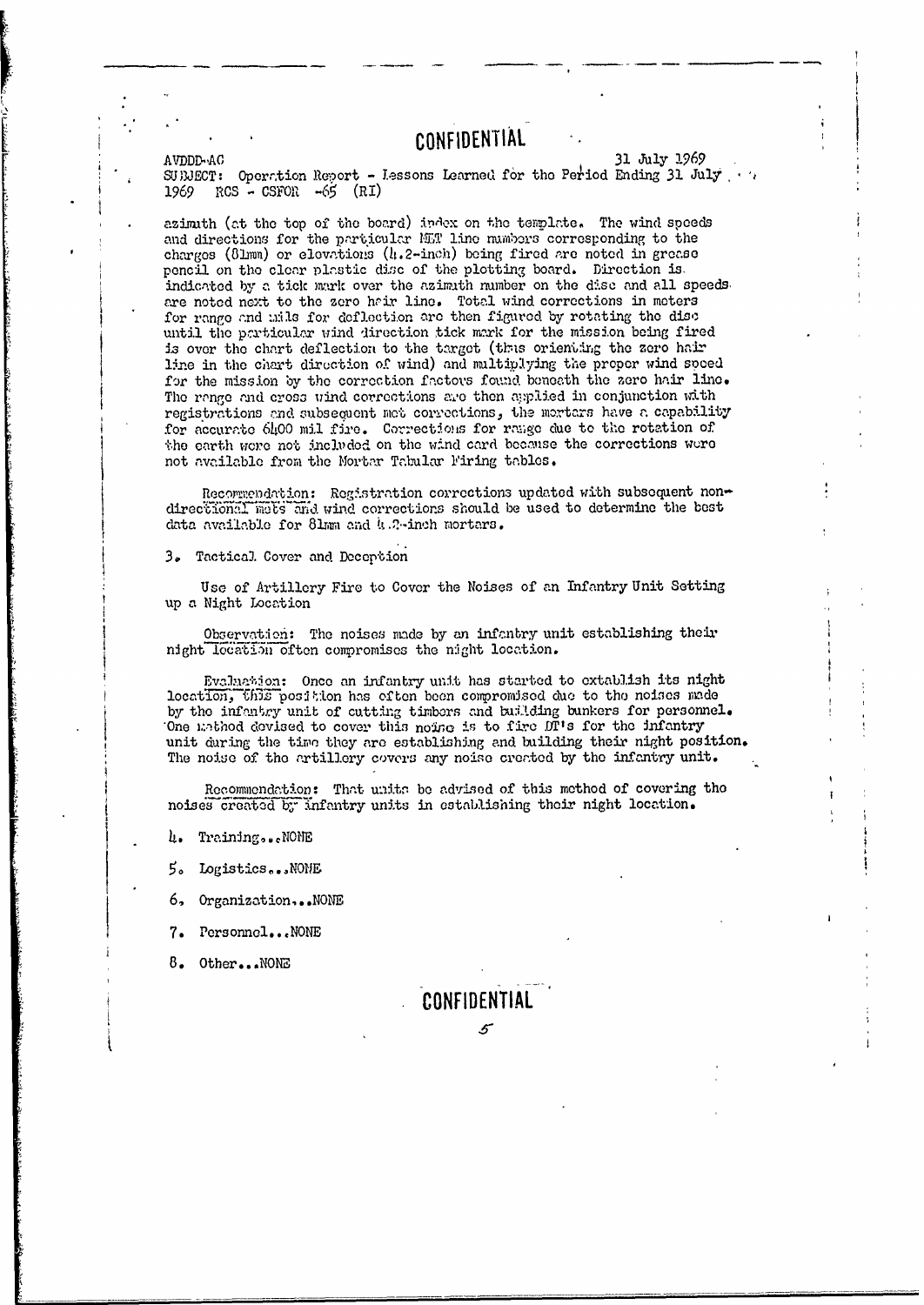#### **CONFIDENTIAL**  $\frac{1}{k}$  .

AVDED-AC<br>SUBJECT: Operation Report - Iessons Learned for the Period Ending 31 July<br>1969 RCS - CSFOR -65 (RI)

FOR THE COMMANDER:

 $\ddot{\phantom{a}}$ 

 $\mathcal{C}$ Bae JOIN C. ROSE Major, FA

î

有异

6

# CONFIDENTIAL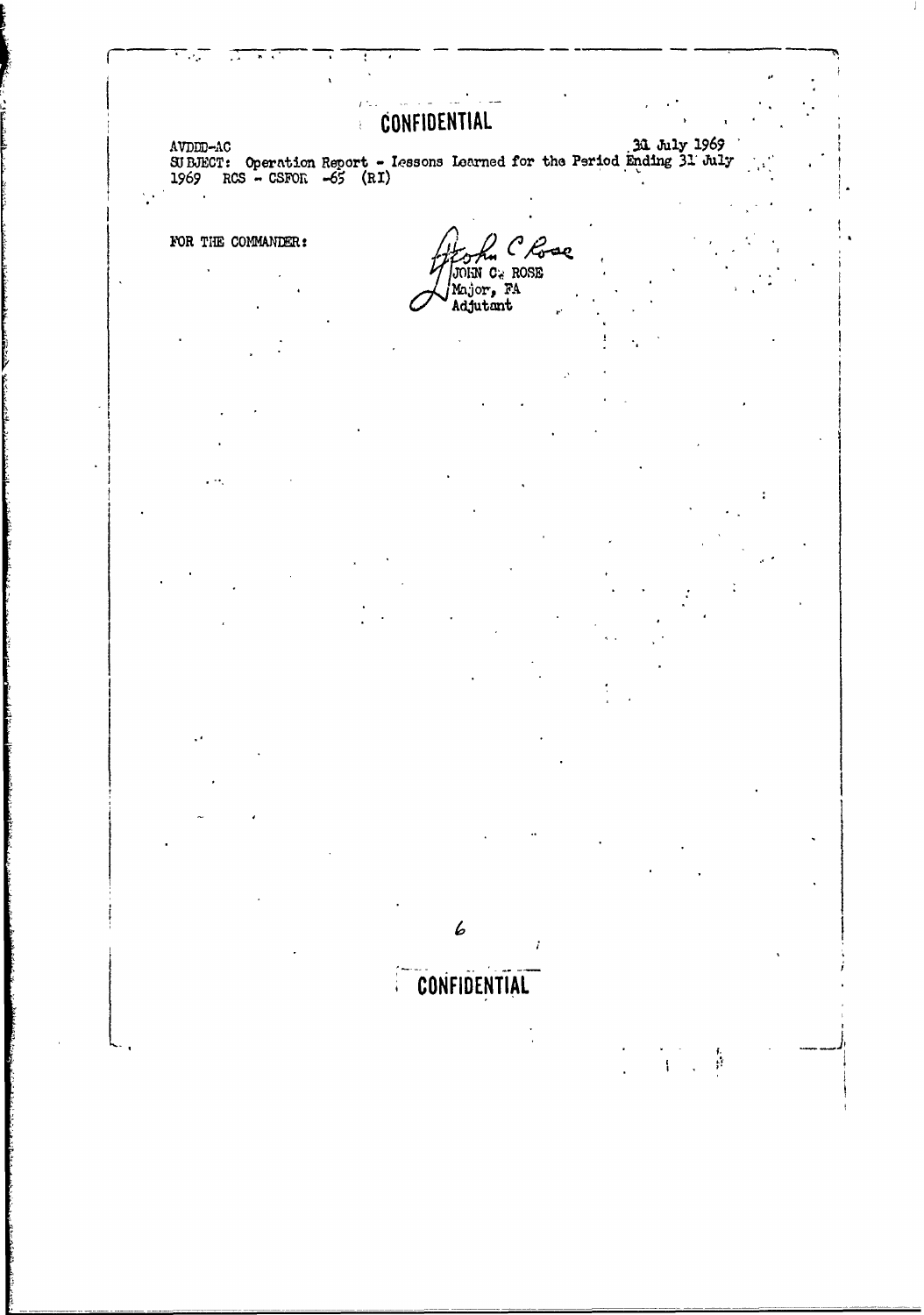AVDDH-GC-MH (31 Jul 69) 1st In **SUBJECT:** .perational Report of Division Artillery, 4th Infantry Division for Period tnding 31 July 1969

DA, HEADQUARTLRS 4TH INFANTRY DIVISION, APO SF 96262 17 August 1969

Commanding General, **I** Field Force Vietnam, ATTNs AVFA-GC-HIST, **APO** SF 96262

**(U)** This headquarters has evaluated and concurs with the Division Axtillery Operational Report - Lessons Learned.

 $\overline{7}$ 

FOR THE COMMANDER:

**Contract of Contract of Section** 

**L7**

. nu ColoneW, **NS** Chief of Staff

f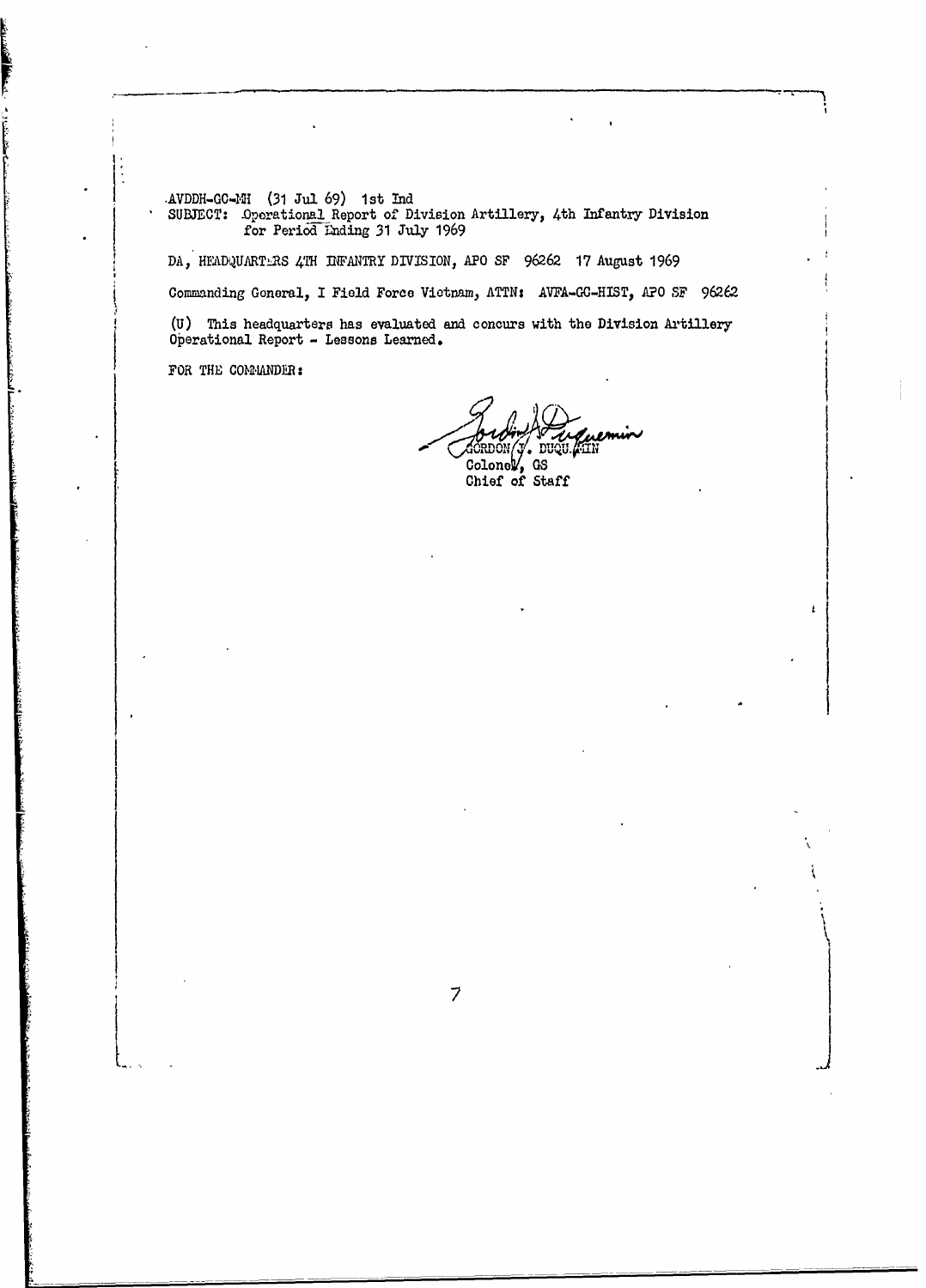$AVFA-GC$  (31 Jul 69) 2nd Ind (C) SUBJECT: Operational Report of Division Artillery, 4th Infantry Division for period ending 31 July 1969

DA, Headquarters I Field Force Vietnam, APO 96350 12 SEP 1969

TO: CG, USARV ATTN: AVHGC-DST APO 96375

1. (U) This headquarters has evaluated subject report and forwarding indorsement and concurs.

2. (C) The following comments are made in reference to Section II:

a. Para la: The TPQ/28, 6400 m, 18,000 meter radar is currently undergoing development to counter the problem of an attack on two separate axis. A comouflage net or any other material placed in front of the screen except a radardome, will clutter up the scope. Recommend decoys of the sail on the Q4 be constructed of plywood and positioned as needed.

b. Para 1b, Survey by Counter Bortar Radars The beolinique of locating a battory coutor by attituation of the All/HP2 h Badar can be found in Chapter 5, PH 6-161.

c. Para 2c, use of Pipe Culvert 72": Use of the 72" culvert with two to three layers of sandbags on bunkers is standard practice throughout I Field Force Vietnam Artillery.

d. Para 3, Tactical Cover and Deception: Unless an exorbitant amount of ammunition is expended in firing the defensive targets the sounds of the infantry will not be drowned out by the intermittant artillery. Firing of defensive targets alone will pin point the units location.

FOR THE COLMANDER:

ge Belland

FREDERICK E. HOLLAND ILT AGO ASST AG

 $CF:$  $1 - CG$ , 4th Inf Div  $1 - 00$ , 4th Inf Arty

#### CONFIDENTIAL 8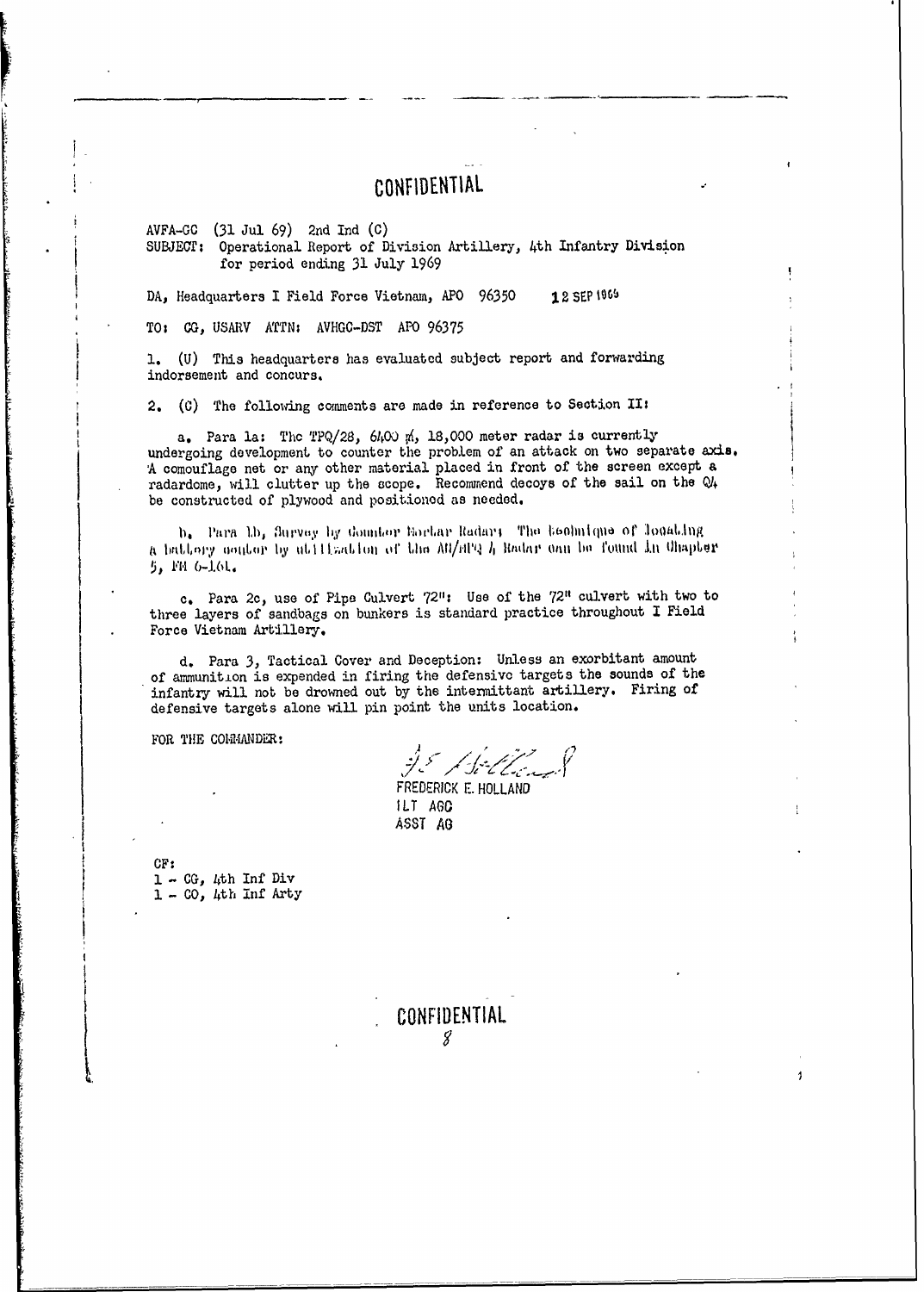**AVHGC-DST (31** Jul **69) 3d Ind SUBJECT:** Operation Report **-** Lessons Learned for the Period Ending **31** July 1969, RCS CSFOR-65 **(RI)**

**HEADQUARTERS, UNITED STATES ARM, VIETNAM,** APO San Francisco **96375** 1 **6** OCT **<sup>1969</sup>**

TO: Commander in Chief, United States **Army,** Pacific, **ATTN:** GPOP-DT, APO 96558

**1.** This headquarters has reviewed the Operational Report-Lessons Learned for the quarterly period ending **31** July 1969 from Headquarters, 4th Infantry Division Artillery.

2. Comments follow:

a. Reference item concerning "Intelligence", section II, page 21, paragraph **1;** concur. The "clutter" described is caused **by** energy being reflected back to the radar antenna from the camouflaged material. Wet or dirty camouflage nets or other fiber or cloth coverings will cause "clutter" to occur. This can be prevented **by** not using camouflage during the monsoon season. When a camouflage material is used, it should be washed on **a** weekly basis **to** prevent an accunulation of dirt.

**b.** Reference item concerning "Use of Expanded **105mm** Canisters for Securing H102 Base Plates", section II, page 22, paragraph **2b;** concur. **This** is **a** valid field expedient. This item has been extracted **and** will **be** evaluated for possible, inclusion in a USARV Training Newsletter.

c. Reference item concerning "Mortar Wind Corrections", section **II,** page 24, paragraph **2f;** concur. Recommend that this item be **forwarded by DA** to **the US** Army Infantry School, Fort Benning, Georgia for evaluation **and possible** standardization throughout the Army.

FOR THE **COMMANDER:**

**D. WILSON**  $\overline{u}$ ,  $\overline{u}$ ,  $\overline{u}$ Cy furn: Assistant Adjutant General

4th **lnf** Div Arty **I** FFY

9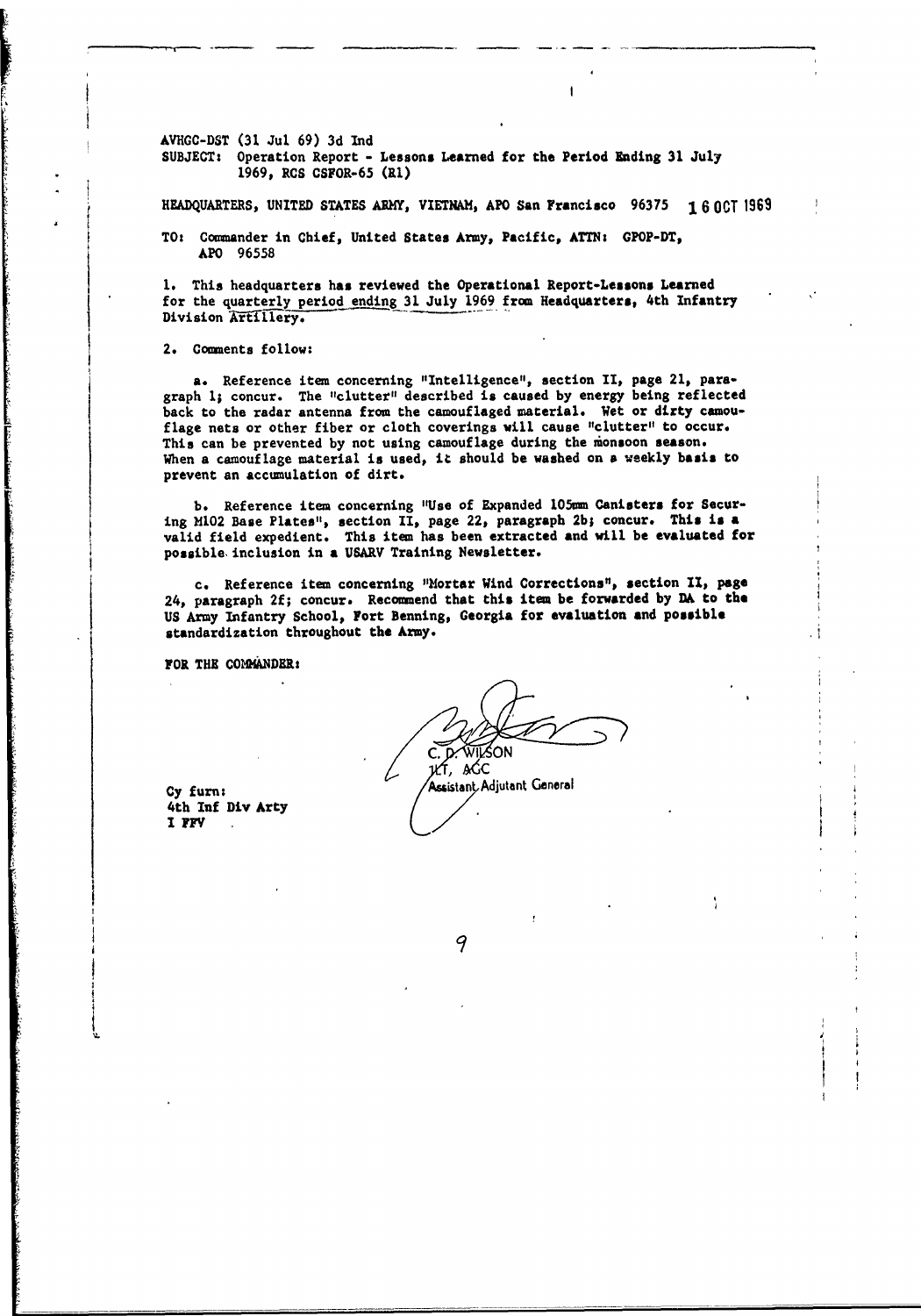GPOP-DT **(31** Jul **69)** 4th **Ind** SUBJECT: Operational Report of **HQ,** 4th Infantry Division Artillery for Period Ending **31** July **1969,** RCS **CSFOR-65** (Rl)

**HQ, US** Army, Pacific, APO San Francisco **96558 29 OCT69**

TO: Assistant Chief of Staff for Force Development, Department of the Army, Washington, **D. C. 20310**

**/o**

This headquarters concurs in subject report as indorsed. FOR THE COMMANDER IN CHIEF:

**C.** L. **SHORT** CPT, **AGC** Asst **AG**

**I**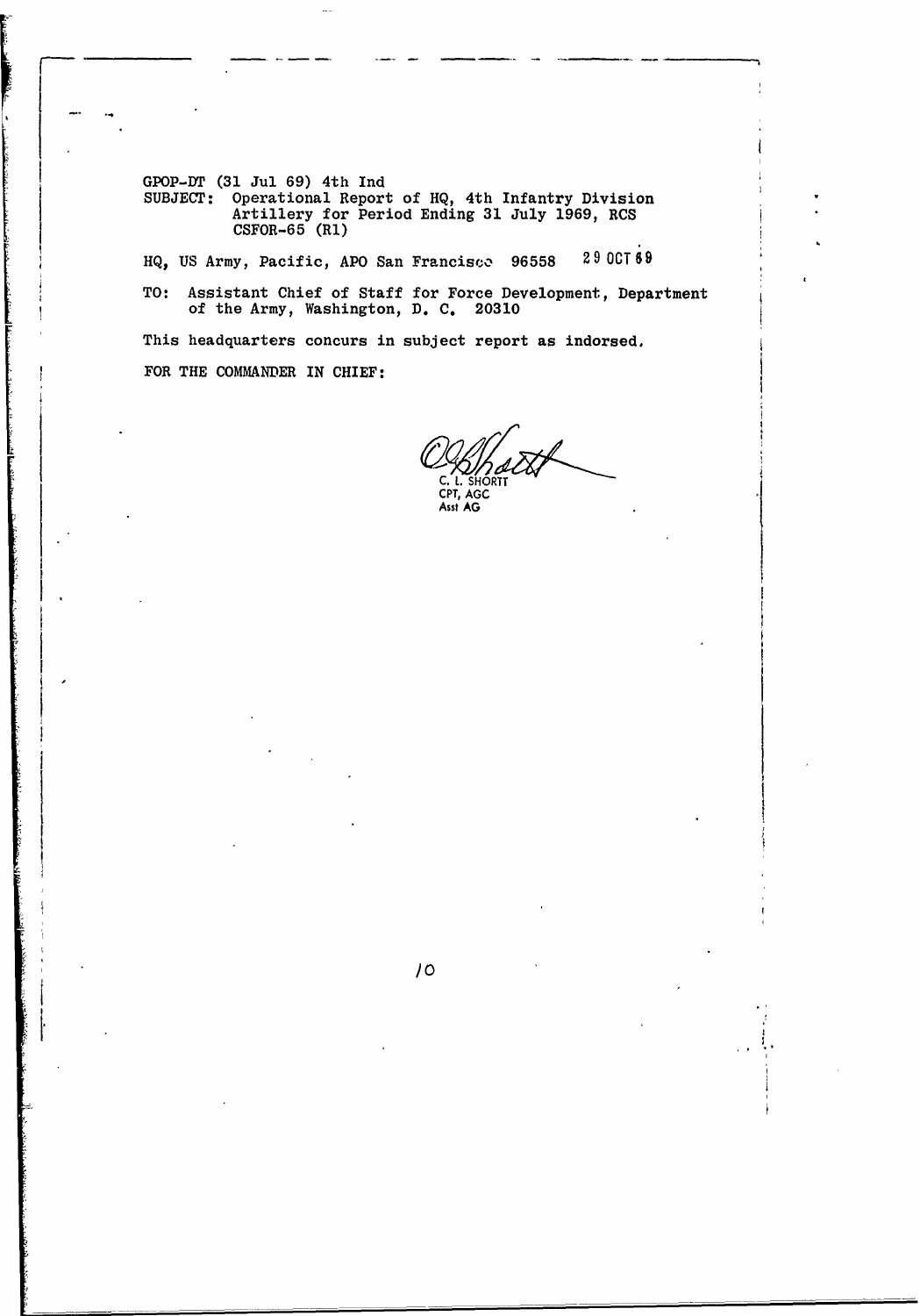| UNCLASSIFIED<br><b>Security Classification</b>             |                                                                                                                                                                        |
|------------------------------------------------------------|------------------------------------------------------------------------------------------------------------------------------------------------------------------------|
|                                                            | DOCUMENT CONTROL DATA -                                                                                                                                                |
| 1. ORIGINATING ACTIVITY (Corporate author)                 | (Security classification of title, body of abstract and indexing annotation must membered when the overall report is classified)<br>ZR. REPORT SECURITY CLASSIFICATION |
|                                                            | CONFIDENTIAL                                                                                                                                                           |
| HQ, OACSFOR, DA, Washington, D.C. 20310                    | 2b. GROUP<br>4                                                                                                                                                         |
| <b>3. REPORT TITLE</b>                                     |                                                                                                                                                                        |
| lery                                                       | Extract from Operational Report - Lessons Learned, HQ, 4th Infantry Division Artil-                                                                                    |
| 4. DESCRIP TIVE NOTES (Type of report and inclusive dates) |                                                                                                                                                                        |
| 5. AUTHORISI (Firet name, middle initial, last name)       | Experiences of unit engaged in counterinsurgency operations, 1 May 69 to 31 July 69.                                                                                   |
|                                                            |                                                                                                                                                                        |
| CO, 4th Infantry Division Artillery                        |                                                                                                                                                                        |
| <b>TREPORT ON IN</b>                                       | 70, 1013) NO OF PAGES<br>The HOT OF REES                                                                                                                               |
|                                                            |                                                                                                                                                                        |
| 11 July 1969<br><b>18.</b> CONTRACT ON GRANS NO.           | <b>SH. OTHOINATOR'S REPORT NUMBER(S)</b>                                                                                                                               |
| 5. PROJECT NO.                                             | 693214                                                                                                                                                                 |
| N/A                                                        |                                                                                                                                                                        |
| c.                                                         | ab. OTHER REPORT NOISI (Any other numbers that may be essigned this report)                                                                                            |
| d.                                                         |                                                                                                                                                                        |
| 10. DISTRIBUTION STATEMENT                                 |                                                                                                                                                                        |
|                                                            |                                                                                                                                                                        |
|                                                            |                                                                                                                                                                        |
| <b>11. SUPPLEMENTARY NOTES</b>                             | 12. SPONSORING MILITARY ACTIVITY                                                                                                                                       |
| N/A                                                        | OACSFOR, DA, Washington, D.C.<br>20310                                                                                                                                 |
|                                                            |                                                                                                                                                                        |
| <b>IS. ABSTRACT</b>                                        |                                                                                                                                                                        |
|                                                            |                                                                                                                                                                        |
|                                                            |                                                                                                                                                                        |
|                                                            |                                                                                                                                                                        |
|                                                            |                                                                                                                                                                        |
|                                                            |                                                                                                                                                                        |
|                                                            |                                                                                                                                                                        |
|                                                            |                                                                                                                                                                        |
|                                                            |                                                                                                                                                                        |
|                                                            |                                                                                                                                                                        |
|                                                            |                                                                                                                                                                        |
|                                                            |                                                                                                                                                                        |
|                                                            |                                                                                                                                                                        |
|                                                            |                                                                                                                                                                        |
|                                                            |                                                                                                                                                                        |
|                                                            |                                                                                                                                                                        |
|                                                            |                                                                                                                                                                        |
|                                                            |                                                                                                                                                                        |
| <b>DD</b> FORM 1473                                        | UNCLASSIFIED                                                                                                                                                           |

 $\hat{\mathbf{v}}$ 

 $\frac{4}{1}$ 

 $\mathbf i$ 

 $\ddot{\phantom{0}}$